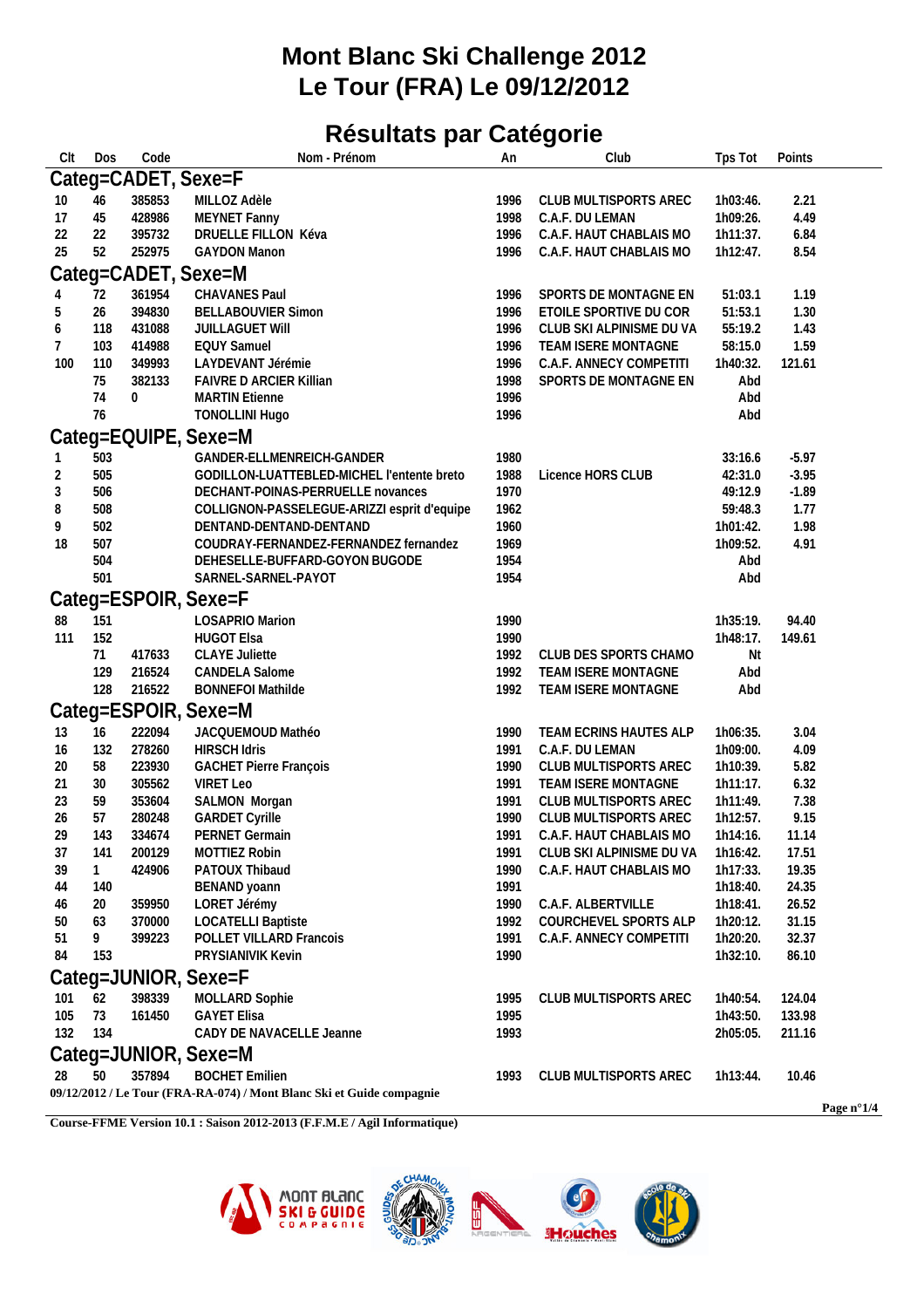| CIt | Dos            | Code   | Nom - Prénom              | An   | Club                     | Tps Tot  | Points |
|-----|----------------|--------|---------------------------|------|--------------------------|----------|--------|
| 35  | 117            | 361418 | JUILLAGUET Swann          | 1995 | CLUB SKI ALPINISME DU VA | 1h16:15. | 15.78  |
| 40  | 61             |        | PERRIER William           | 1994 | CLUB92CMCAS              | 1h17:39. | 20.30  |
| 45  | 51             | 357357 | <b>CORBEX Emilio</b>      | 1994 | CLUB DES SPORTS CHAMO    | 1h18:40. | 25.42  |
| 56  | 60             | 338582 | <b>CERUTTI Corentin</b>   | 1994 | ETOILE SPORTIVE DU COR   | 1h22:06. | 38.82  |
| 57  | 44             | 393720 | MEYNET Jérôme             | 1995 | C.A.F. DU LEMAN          | 1h22:52. | 40.19  |
| 58  | 119            | 279035 | JUILLAGUET Robin          | 1994 | CLUB SKI ALPINISME DU VA | 1h23:59. | 41.57  |
| 60  | 37             | 402845 | MAZEYRAC Pierre           | 1994 | C.A.F. ANNECY COMPETITI  | 1h24:01. | 44.42  |
| 61  | 93             | 193332 | ANSANAY ALEX Lucas        | 1993 | C.A.F. ANNECY COMPETITI  | 1h24:12. | 45.88  |
| 62  | 42             | 400523 | POCHAT Gedeon             | 1995 | C.A.F. ANNECY COMPETITI  | 1h24:55. | 47.36  |
| 65  | 31             | 415011 | <b>BARTET Jonathan</b>    | 1995 | TEAM ISERE MONTAGNE      | 1h26:10. | 51.96  |
| 66  | 116            |        | CARTIER Théo              | 1995 |                          | 1h26:33. | 53.54  |
| 67  | 10             | 401759 | POLLET VILLARD Yann       | 1994 | C.A.F. ANNECY COMPETITI  | 1h26:43. | 55.14  |
| 73  | 164            | 429839 | <b>FERDINAND Antoine</b>  | 1994 | Licence HORS CLUB        | 1h29:44. | 65.27  |
| 80  | 87             | 404106 | MARQUIS Robin             | 1993 | C.A.F. ANNECY COMPETITI  | 1h31:30. | 78.19  |
| 83  | 18             |        | ZANAROLI Antoine          | 1995 |                          | 1h32:03. | 84.09  |
| 106 | 49             | 398438 | <b>GUILLAUMONT Romain</b> | 1993 | C.A.F. ANNECY COMPETITI  | 1h44:17. | 136.52 |
| 121 | 133            |        | VERRIER Camille           | 1993 | C.A.F. DU LEMAN          | 1h56:45. | 177.59 |
| 137 | 35             |        | <b>VENDRAMI Loris</b>     | 1994 |                          | 2h15:24. | 227.38 |
|     |                |        | Categ=SENIOR, Sexe=F      |      |                          |          |        |
| 54  | 79             |        | PELLISSIER Gloriana       | 1976 |                          | 1h21:12. | 36.17  |
| 63  | 104            |        | MALAVOY FAVRE Valentine   | 1976 |                          | 1h25:47. | 48.87  |
| 70  | 154            |        | FORSBERG emelie           | 1986 |                          | 1h28:18. | 60.10  |
| 97  | 94             | 279413 | <b>MANEGLIA Marion</b>    | 1982 | CLUB DES SPORTS CHAMO    | 1h39:45. | 114.48 |
| 98  | 101            | 63409  | FOUQUE Manon              | 1988 | CLUB DES SPORTS CHAMO    | 1h39:59. | 116.84 |
| 112 | 91             | 386616 | <b>NAVILLE Tania</b>      | 1986 | CLUB DES SPORTS CHAMO    | 1h48:23. | 152.30 |
| 115 | $\overline{2}$ | 333909 | <b>GROS Céline</b>        | 1983 | C.A.F. HAUT CHABLAIS MO  | 1h50:46. | 160.51 |
|     | 106            | 163419 | <b>STADELI Astrid</b>     | 1981 | CLUB ESCALADE SKI-ALPIN  | Nt       |        |
|     |                |        | Categ=SENIOR, Sexe=M      |      |                          |          |        |
|     |                |        |                           |      |                          |          |        |
| -11 | 82             |        | JORNET Killian            | 1987 | C.A.F. HAUT CHABLAIS MO  | 1h04:01. | 2.46   |
| 12  | 78             |        | <b>REIGHEGER Mandfred</b> | 1977 |                          | 1h05:35. | 2.74   |
| 14  | 80             |        | <b>BLANC Didier</b>       | 1984 |                          | 1h08:19. | 3.36   |
| 15  | 77             |        | <b>TRENTO Denis</b>       | 1982 |                          | 1h08:52. | 3.71   |
| 19  | 83             | 173689 | PICCOT Adrien             | 1986 | C.A.F. DU LEMAN          | 1h10:32. | 5.35   |
| 24  | 108            | 108018 | <b>GACHET Yann</b>        | 1974 | CLUB DES SPORTS CHAMO    | 1h12:09. | 7.95   |
| 31  | 21             | 394125 | <b>FLEURY Bastien</b>     | 1989 | CLUB DES SPORTS CHAMO    | 1h14:50. | 12.59  |
| 32  | 109            |        | ROCHE Tanguy              | 1984 |                          | 1h15:15. | 13.35  |
| 33  | 142            | 253946 | <b>BLANC Steven</b>       | 1985 | CLUB MULTISPORTS AREC    | 1h15:27. | 14.13  |
| 34  | 53             | 282001 | ENGRAND Christophe        | 1979 | CLUB DES SPORTS CHAMO    | 1h15:32. | 14.94  |
| 36  | 139            | 143945 | <b>BARTHELEMY Julien</b>  | 1982 | C.A.F. HAUT CHABLAIS MO  | 1h16:30. | 16.63  |
| 38  | 105            | 417005 | <b>ESTUBIER Nicolas</b>   | 1983 | CLUB DES SPORTS CHAMO    | 1h16:44. | 18.42  |
| 41  | $\overline{4}$ | 225374 | <b>SCRIMGEOUR Carron</b>  | 1977 | CLUB DES SPORTS CHAMO    | 1h17:50. | 21.27  |
| 42  | 84             |        | <b>LACOSTE David</b>      | 1981 |                          | 1h18:14. | 22.28  |
| 43  | 27             | 333052 | ROUSSET Christophe        | 1977 | CLUB DES SPORTS CHAMO    | 1h18:28. | 23.30  |
| 47  | 38             | 401830 | DERONZIER Esteban         | 1988 | PRAZ- DE-LYS SOMMAND S   | 1h18:53. | 27.64  |
| 48  | 125            | 360070 | FAYOLLE Sebastien         | 1985 | COURCHEVEL SPORTS ALP    | 1h19:12. | 28.79  |
| 53  | 29             | 386879 | LE PROVOST Florentin      | 1985 | TEAM ISERE MONTAGNE      | 1h20:36. | 34.88  |
| 55  | 69             | 359416 | CAETANO Nuno              | 1977 | CLUB DES SPORTS CHAMO    | 1h21:16. | 37.49  |
| 64  | 136            |        | FISCHER Arnaud            | 1978 |                          | 1h26:10. | 50.40  |
| 68  | 6              | 424478 | <b>IMBERT Christophe</b>  | 1981 | CLUB DES SPORTS CHAMO    | 1h27:38. | 56.77  |
| 69  | 90             | 399876 | MAZAN Frédéri             | 1981 | CORBIER SKI-ALPINISME    | 1h27:38. | 58.42  |
| 74  | 36             |        | <b>ANDREOLLE Xilly</b>    | 1987 |                          | 1h30:00. | 67.05  |
| 75  | 98             |        | FUSINAZ Joel              | 1976 |                          | 1h30:07. | 68.84  |
| 77  | 97             |        | <b>TURRILLOT Eloi</b>     | 1987 |                          | 1h30:31. | 72.51  |
| 79  | 102            |        | REY Aurélien              | 1982 |                          | 1h31:22. | 76.27  |
| 85  | 70             |        | <b>GEORGE Adam</b>        | 1978 |                          | 1h33:43. | 88.14  |
| 86  | 161            |        | SOUCHET samuel            | 1985 |                          | 1h34:19. | 90.21  |
| 87  | 123            |        | LEVI ALVARES yoann        | 1987 |                          | 1h34:55. | 92.29  |
|     |                |        |                           |      |                          |          |        |

**09/12/2012 / Le Tour (FRA-RA-074) / Mont Blanc Ski et Guide compagnie**

**Course-FFME Version 10.1 : Saison 2012-2013 (F.F.M.E / Agil Informatique)**



**Page n°2/4**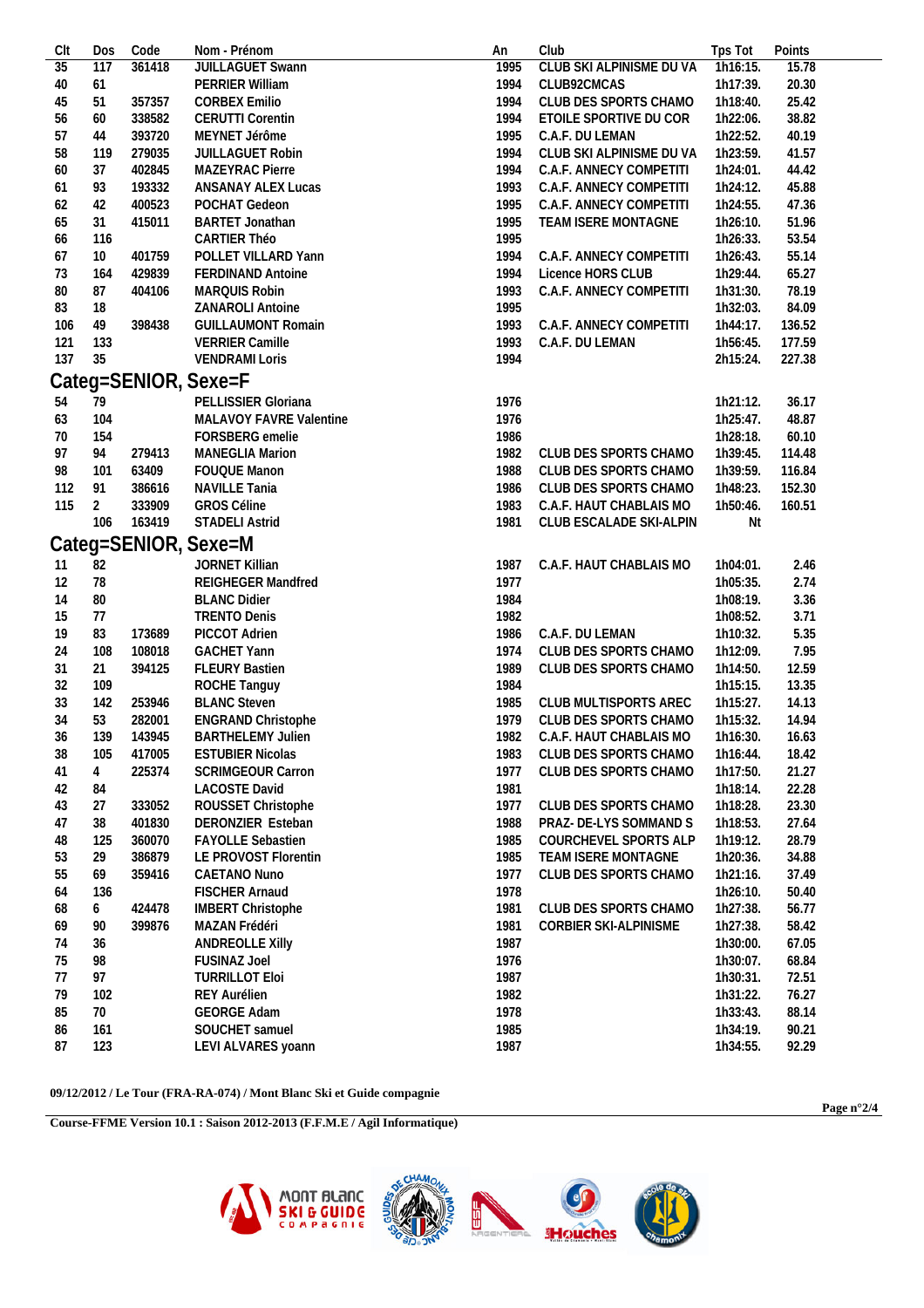| Clt | Dos            | Code   | Nom - Prénom                 | An   | Club                     | Tps Tot  | Points |
|-----|----------------|--------|------------------------------|------|--------------------------|----------|--------|
| 90  | 114            | 394085 | SUCIU Ionel                  | 1985 | CLUB DES SPORTS CHAMO    | 1h35:36. | 98.70  |
| 91  | 126            | 359887 | <b>HOCHMANN Marc</b>         | 1978 | CLUB DES SPORTS CHAMO    | 1h35:49. | 100.88 |
| 92  | 66             |        | PELLIER CUIT Philippe        | 1974 |                          | 1h36:05. | 103.09 |
| 95  | 64             |        | <b>PERINET Bertrand</b>      | 1978 | DEVERS TROYES            | 1h38:51. | 109.85 |
| 96  | 145            |        | TIBBETTS ben                 | 1982 |                          | 1h39:43. | 112.16 |
| 104 | 92             | 360525 | <b>MATTEUDI Florentin</b>    | 1986 | CLUB DES SPORTS CHAMO    | 1h42:46. | 131.45 |
| 107 | 67             | 375046 | <b>REY Alexandre</b>         | 1979 | CLUB DES SPORTS CHAMO    | 1h44:38. | 139.09 |
| 113 | 13             |        |                              | 1989 |                          | 1h49:01. | 155.01 |
|     |                |        | DA MOUTA Cyril               |      |                          |          |        |
| 117 | 89             |        | NAUDIN Fabio                 | 1974 |                          | 1h53:41. | 166.11 |
| 119 | 43             |        | <b>BORLET Nicolas</b>        | 1984 |                          | 1h54:27. | 171.80 |
| 122 | 99             |        | ARCARO Gianluca              | 1981 |                          | 1h57:46. | 180.52 |
| 124 | 160            |        | <b>BEVTI lionel</b>          | 1982 |                          | 1h57:55. | 186.45 |
| 131 | 40             |        | <b>TARRIER Fabrice</b>       | 1974 |                          | 2h04:43. | 207.98 |
| 134 | 100            |        | <b>DEVILLE Damien</b>        | 1983 |                          | 2h08:17. | 217.57 |
| 136 | 24             |        | <b>EMERY Jacques</b>         | 1975 |                          | 2h14:29. | 224.09 |
| 141 | 150            | 210684 | <b>THIBOUT Steve</b>         | 1988 | MJC VERNEUIL SUR AVRE    | 2h21:26. | 240.79 |
| 146 | 56             |        | <b>DUVILLARD Ulrich</b>      | 1978 |                          | 2h26:53. | 258.10 |
| 150 | 28             |        | <b>DESMIDT Dimitri</b>       | 1975 |                          | 2h32:27. | 272.38 |
| 151 | 162            |        | MEUGNIER pierre junior       | 1979 |                          | 2h35:18. | 276.01 |
|     | 120            |        | ROCHE Bruno                  | 1974 | CLUB SKI ALPINISME DU VA | Abd      |        |
|     | 81             | 280176 | <b>SEVENNEC Alexis</b>       | 1987 | C.A.F. HAUT CHABLAIS MO  | Abd      |        |
|     |                |        |                              |      |                          |          |        |
|     |                |        | Categ=VETERAN, Sexe=F        |      |                          |          |        |
| 78  | 47             | 240840 | SILITCH Nina                 | 1972 | CLUB DES SPORTS CHAMO    | 1h31:11. | 74.38  |
| 123 | 33             |        | VENDRAMI Daniela             | 1968 |                          | 1h57:53. | 183.47 |
| 140 | 32             |        | PAGE Maya                    | 1960 |                          | 2h20:29. | 237.40 |
|     |                |        |                              |      |                          |          |        |
|     |                |        | Categ=VETERAN, Sexe=M        |      |                          |          |        |
| 27  | 107            | 328001 | BELLAGAMBA Alain             | 1963 | CLUB ESCALADE SKI-ALPIN  | 1h13:21. | 9.79   |
| 30  | 146            |        | <b>BIBOLLET</b> francis      | 1963 |                          | 1h14:36. | 11.86  |
| 49  | 111            | 370331 | <b>BARDSLEY Benjamin</b>     | 1971 | CLUB DES SPORTS CHAMO    | 1h19:55. | 29.96  |
| 52  | 137            | 401833 | <b>SERMONET Denis</b>        | 1969 | PRAZ- DE-LYS SOMMAND S   | 1h20:33. | 33.61  |
| 59  | 85             | 306461 | MORGAN Jon                   | 1967 | CLUB DES SPORTS CHAMO    | 1h24:00. | 42.99  |
| 71  | 7 <sup>7</sup> |        | <b>SCREMIN Yvon</b>          | 1961 |                          | 1h29:38. | 61.80  |
| 72  | 131            | 349150 | PERRET Jean Claude           | 1959 | CLUB DES SPORTS CHAMO    | 1h29:42. | 63.53  |
| 76  | 112            | 356550 | <b>MOLLI Didier</b>          | 1970 | CLUB DES SPORTS CHAMO    | 1h30:16. | 70.67  |
| 81  | 96             |        | GADIOLET Jean                | 1950 |                          | 1h31:37. | 80.13  |
|     |                |        |                              |      |                          |          |        |
| 82  | 138            |        | <b>BAGNERES olivier</b>      | 1950 |                          | 1h31:54. | 82.10  |
| 89  | 113            | 403276 | <b>MEYER Fabien</b>          | 1971 | CLUB DES SPORTS CHAMO    | 1h35:35. | 96.54  |
| 93  | 65             | 425826 | <b>GANDER Alain</b>          | 1960 | CLUB DES SPORTS CHAMO    | 1h36:32. | 105.32 |
| 94  | 88             |        | <b>CANOVA Gilles</b>         | 1966 |                          | 1h37:38. | 107.57 |
| 99  | 158            |        | HUG christian                | 1960 |                          | 1h40:22. | 119.21 |
| 102 | 55             |        | <b>VULIN Paul</b>            | 1957 |                          | 1h41:06. | 126.49 |
| 103 | 41             | 108500 | PLANTIE Philippe             | 1963 | PASSY ESCALADE           | 1h41:14. | 128.96 |
| 108 | 8              | 425141 | <b>ASSADI Herve</b>          | 1965 | CLUB ALPIN FRANCAIS HA   | 1h45:15. | 141.68 |
| 109 | 124            | 336256 | <b>TERRAY Antoine</b>        | 1961 | CLUB DES SPORTS CHAMO    | 1h45:17. | 144.30 |
| 110 | 48             | 234556 | <b>VERRIER Luc</b>           | 1961 | CLUB DES SPORTS CHAMO    | 1h46:55. | 146.94 |
| 114 | 12             |        | DA MOUTA Serge               | 1962 |                          | 1h49:02. | 157.75 |
| 116 | 25             |        | <b>GRIMAULT Fabian</b>       | 1972 |                          | 1h52:48. | 163.30 |
|     |                |        |                              |      |                          |          |        |
| 118 | 95             | 336198 | <b>FAVRET Eric</b>           | 1961 | CLUB DES SPORTS CHAMO    | 1h53:58. | 168.94 |
| 120 | 122            |        | <b>THUYLIE Frederic</b>      | 1973 |                          | 1h56:21. | 174.68 |
| 125 | 130            |        | DABET Jean Michel            | 1972 | LE MUR                   | 1h59:01. | 189.46 |
| 126 | 149            |        | MOSER christophe             | 1971 |                          | 2h01:37. | 192.48 |
| 127 | 86             |        | <b>AVANTURIER Christophe</b> | 1969 |                          | 2h02:30. | 195.54 |
| 128 | 34             |        | <b>VENDRAMI</b> Serge        | 1962 |                          | 2h03:03. | 198.61 |
| 129 | 155            |        | <b>BAILY</b> peter           | 1967 |                          | 2h03:06. | 201.71 |
| 130 | 163            |        | MEUGNIER pierre (senior)     | 1946 |                          | 2h04:27. | 204.84 |
| 133 | 127            | 401829 | DERONZIER Christian          | 1959 | PRAZ- DE-LYS SOMMAND S   | 2h06:12. | 214.35 |
| 135 | 159            |        | TWEEDY tim                   | 1967 |                          | 2h13:50. | 220.82 |
|     |                |        |                              |      |                          |          |        |

09/12/2012 / Le Tour (FRA-RA-074) / Mont Blanc Ski et Guide compagnie

Course-FFME Version 10.1 : Saison 2012-2013 (F.F.M.E / Agil Informatique)



Page  $n°3/4$